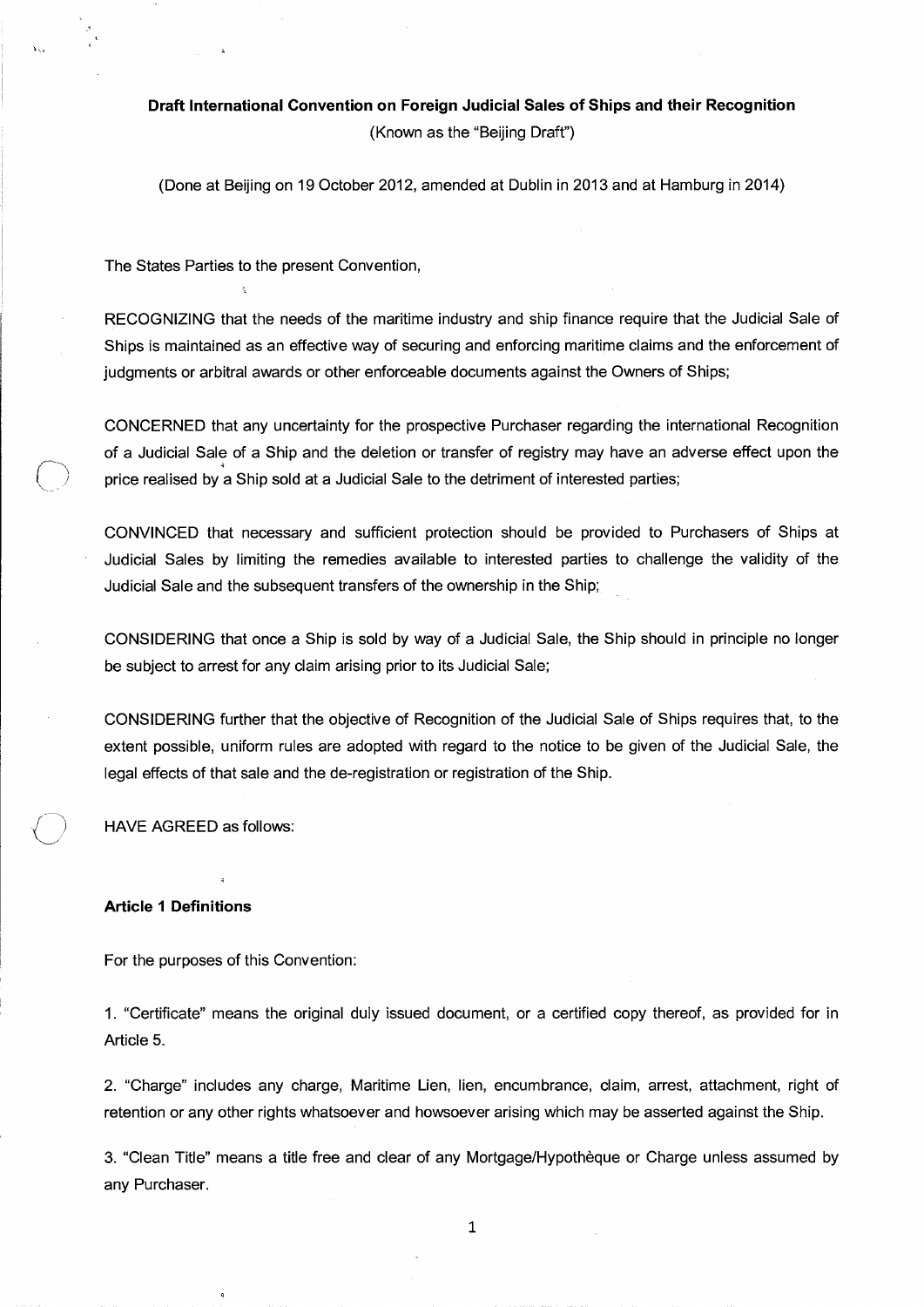4. "Competent Authority" means any Person, Court or authority empowered under the law of the State of Judicial Sale to sell or transfer or order to be sold or transferred, by a Judicial Sale, a Ship with Clean Title.

5. "Court" means any judicial body established under the law of the state in which it is located and empowered to determine the matters covered by this Convention.

6. "Day" means calendar day.

a

a

 $\sim$ 

7. "Interested Person" means the Owner of a Ship immediately prior to its Judicial Sale or the holder of a registered Mortgage/Hypothèque or Registered Charge attached to the Ship immediately prior to its Judicial Sale.

8. "Judicial Sale" means any sale of a Ship by a Competent Authority by way of public auction or private treaty or any other appropriate ways provided for by the law of the State of Judicial Sale by which Clean Title to the Ship is acquired by the Purchaser and the proceeds of sale are made available to the creditors.

9. "Maritime Lien" means any claim recognized as a maritime lien or privilege maritime on a Ship by the law applicable in accordance with the private international law rules of the State of Judicial Sale.

10. "Mortgage/Hypotheque" means any mortgage or hypotheque effected on a Ship in the State of Registration and recognized as such by the law applicable in accordance with the private international law rules of the State of Judicial Sale.

1 1. "Owner" means any Person registered in the register of ships of the State of Registration as the owner of the Ship.

12. "Person" means any individual or partnership or any public or private body, whether corporate or not, including a state or any of its constituent subdivisions.

13. "Purchaser" means any Person who acquires ownership in a Ship or who is intended to acquire ownership in a Ship pursuant to a Judicial Sale.

14. "Recognition" means that the effect of the Judicial Sale of a Ship shall be accepted by a State party to be the same as it is in the State of Judicial Sale.

15. "Registered Charge" means any Charge entered in the registry of the Ship that is the subject of the Judicial Sale.

16. "Registrar" means the registrar or equivalent official in the State of Registration or the State of Bareboat Charter Registration, as the context requires.

17. "Ship" means any ship or other vessel capable of being an object of a Judicial Sale under the law of the State of Judicial Sale.

 $\overline{a}$  2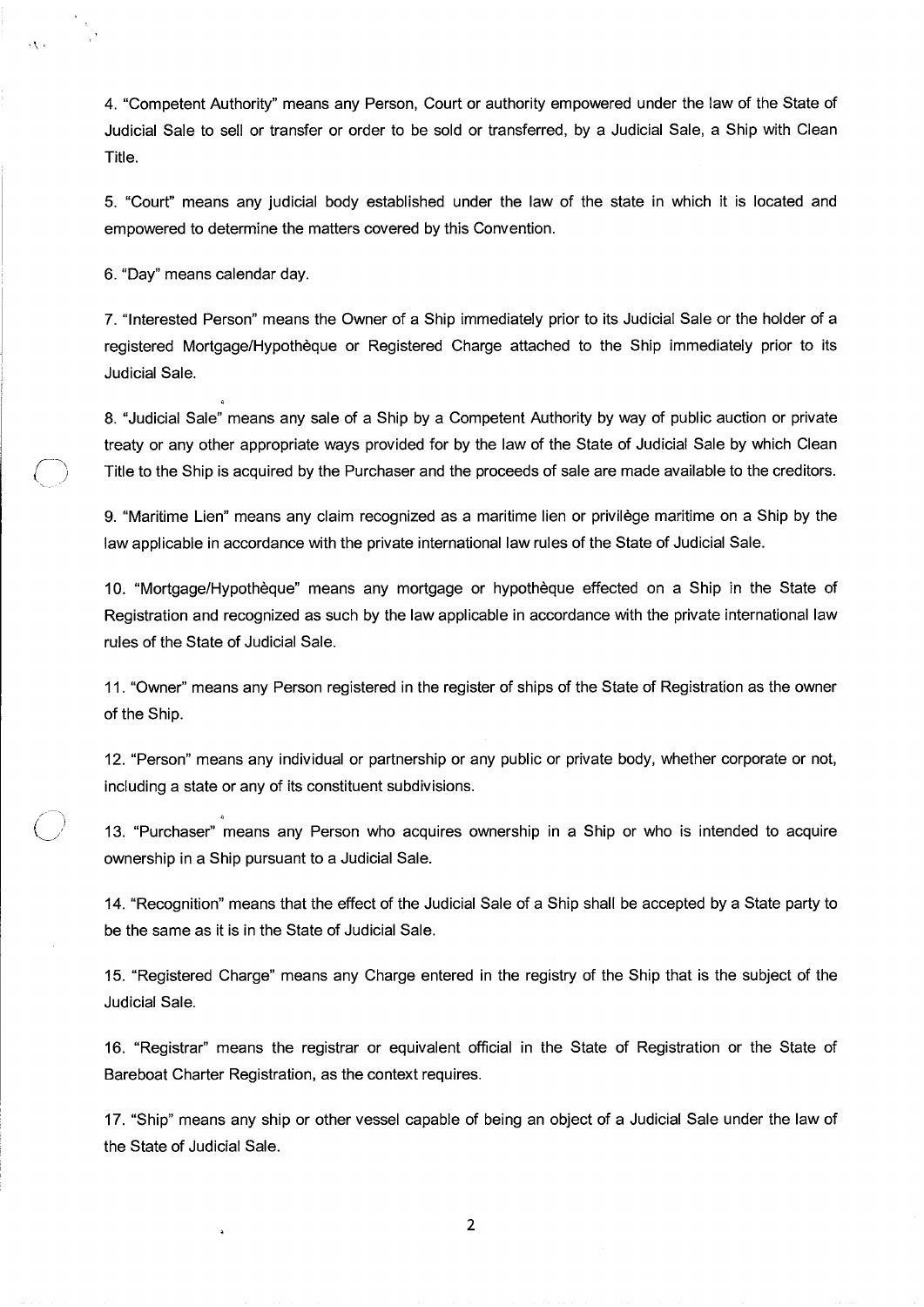18. "State of Registration" means the state in whose register of ships ownership of a Ship is registered at the time of its Judicial Sale.

19. "State of Judicial Sale" means the state in which the Ship is sold by way of Judicial Sale.

20. "State of Bareboat Charter Registration" means the state which granted registration and the right to fly temporarily its flag to a Ship bareboat chartered-in by a charterer in the said state for the period of the relevant charter.

21. "Subsequent Purchaser" means any Person to whom ownership of a Ship has been transferred through a Purchaser.

22. "Unsatisfied Personal Obligation" means the amount of a creditor's claim against any Person personally liable on an obligation, which remains unpaid after application of such creditor's share of proceeds actually received following and as a result of a Judicial Sale.

## Article 2 Scope of Application

 $\hat{\alpha}_{\rm xe}$  .

This Convention shall apply to the conditions in which a Judicial Sale taking place in one state shall be sufficient for recognition in another state.

#### Article 3 Notice of Judicial Sale

1. Prior to a Judicial Sale, the following notices, where applicable, shall be given, in accordance with the law of the State pf Judicial Sale, either by the Competent Authority in the State of Judicial Sale or by one or more parties to the proceedings resulting in such Judicial Sale, as the case may be, to:

(a) The Registrar of the Ship's register in the State of Registration;

(b) All holders of any registered Mortgage/Hypotheque or Registered Charge provided that these are recorded in a ship registry in a State of Registration which is open to public inspection, and that extracts from the register and copies of such instruments are obtainable from the registrar;

(c) All holders of any Maritime Lien, provided that the Competent Authority conducting the Judicial Sale has received notice of their respective claims; and

(d) The Owner of the Ship.

2. If the Ship subject to Judicial Sale is flying the flag of a State of Bareboat Charter Registration, the notice required by paragraph 1 of this Article shall also be given to the Registrar of the Ship's register in such State.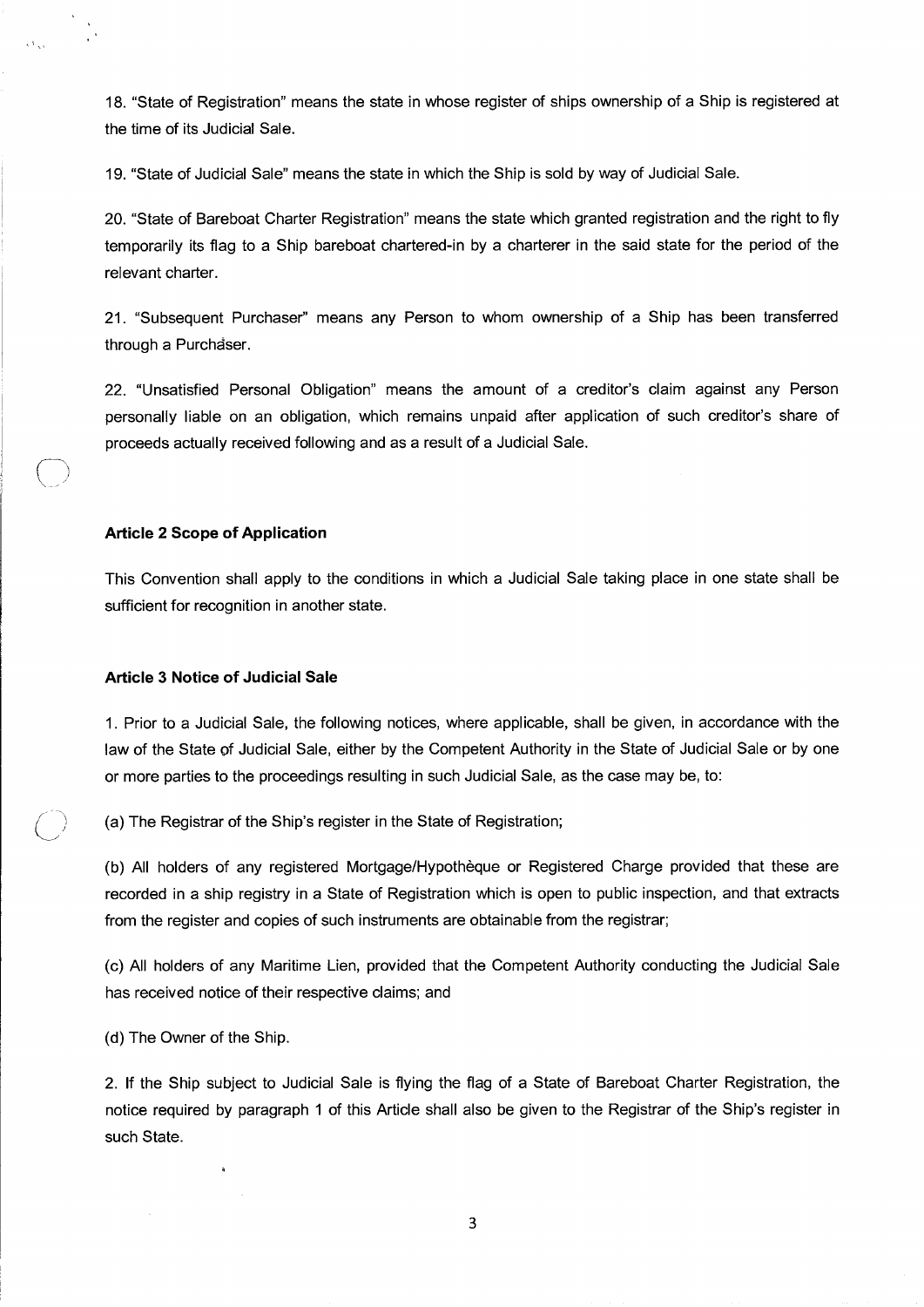3. The notice required by paragraphs 1 and 2 of this Article shall be given at least 30 Days prior to the Judicial Sale and shall contain, as a minimum, the following information:

(a) The name of the Ship, the IMO number (if assigned) and the name of the Owner and the bareboat charterer (if any), as appearing in the registry records (if any) in the State of Registration (if any) and the State of Bareboat Charter Registration (if any);

(b) The time and place of the Judicial Sale; or if the time and place of the Judicial Sale cannot be determined with certainty, the approximate time and anticipated place of the Judicial Sale which shall be followed by additional notice of the actual time and place of the Judicial Sale when known but, in any event, not less than 7 Days prior to the Judicial Sale; and

(c) Such particulars concerning the Judicial Sale or the proceedings leading to the Judicial Sale as the Competent Authority conducting the proceedings shall determine are sufficient to protect the interests of Persons entitled to notice.

4. The notice specified in paragraph 3 of this Article shall be in writing, and given in such a way not to frustrate or significantly delay the proceedings concerning the Judicial Sale:

(a) either by sending it by registered mail or by courier or by any electronic or other appropriate means to the Persons as specified in paragraphs 1 and 2; and

(b) by press announcement published in the State of Judicial Sale and in other publications published or circulated elsewhere if required by the law of the State of Judicial Sale.

5. Nothing in this Article shall prevent a State Party from complying with any other international convention or instrument to which it is a party and to which it consented to be bound before the date of entry into force of the present Convention.

6. In determining the identity or address of any Person to whom notice is required to be given other parties and the Competent Authority may rely exclusively on information set forth in the register in the State of Registration and if applicable in the State of Bareboat Registration or as may be available pursuant to Article 3(1)(c).

7. Notice may be given under this Article by any method agreed to by a Person to whom notice is required to be given.

# Article 4 Effect of Judicial Sale

1. Subject to:  $\frac{1}{2}$ 

 $\sqrt{1-x^2}$ 

(a) the Ship being physically within the jurisdiction of the State of Judicial Sale, at the time of the Judicial Sale; and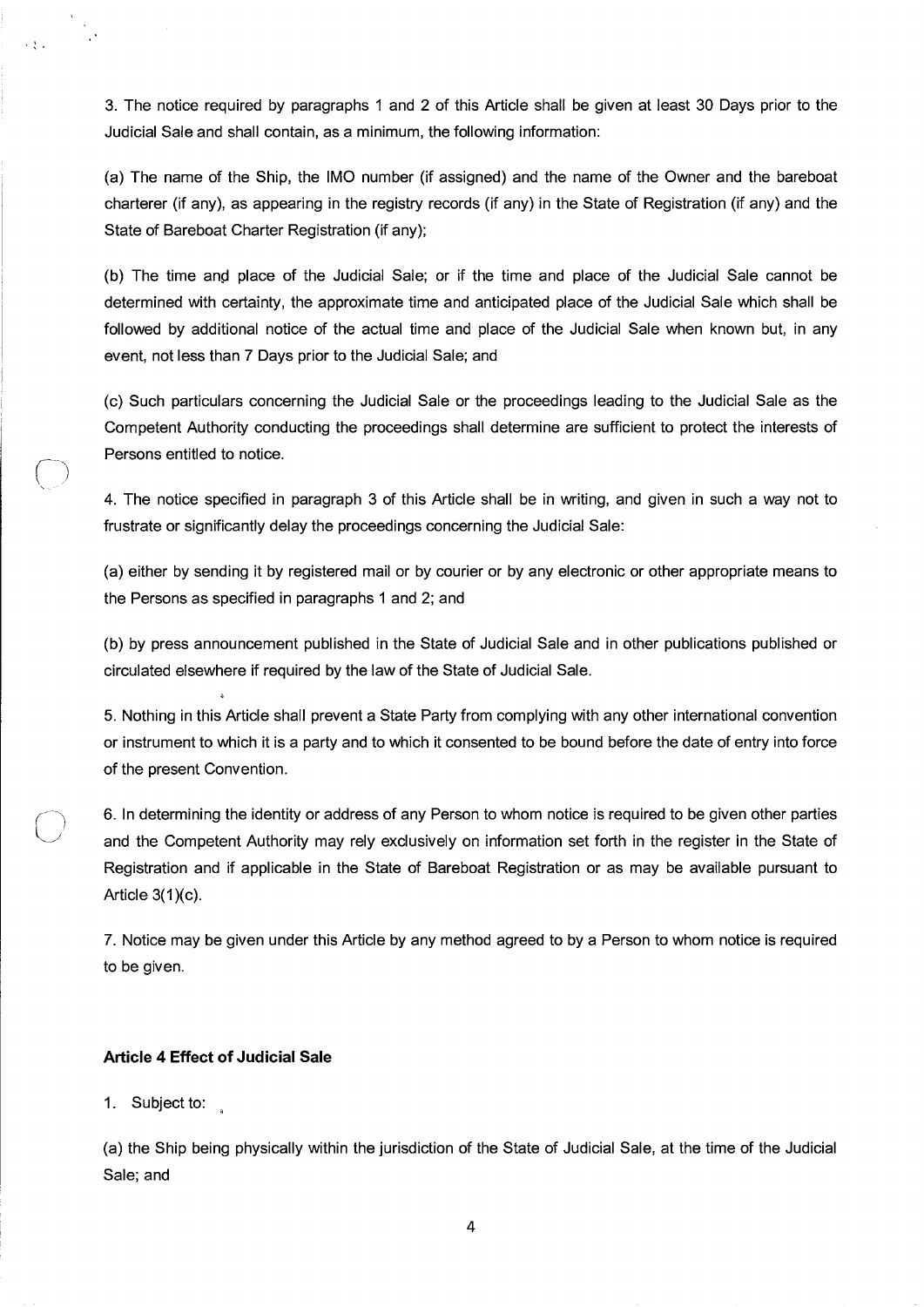(b) the Judicial Sale having been conducted in accordance with the law of the State of Judicial Sale and the provisions of this Convention,

any title to and all rights and interests in the Ship existing prior to its Judicial Sale shall be extinguished and any Mortgage/Hypothèque or Charge, except as assumed by the Purchaser, shall cease to attach to the Ship and Clean Title to the Ship shall be acquired by the Purchaser.

2. Notwithstanding the provisions of the preceding paragraph, no Judicial Sale or deletion pursuant to paragraph 1 of Article 6 shall extinguish any rights including, without limitation, any claim for Unsatisfied Personal Obligation, except to the extent satisfied by the proceeds of the Judicial Sale.

#### Article 5 Issuance of a Certificate of Judicial Sale

1. When a Ship is sold by way of Judicial Sale and the conditions required by the law of the State of Judicial Sale and by this Convention have been met, the Competent Authority shall, at the request of the Purchaser, issue a Certificate to the Purchaser recording that

(a) the Ship has been sold to the Purchaser in accordance with the law of the said State and the provisions of this Convention free of any Mortgage/Hypotheque or Charge, except as assumed by the Purchaser; and

(b) any title to and all rights and interests existing in the Ship prior to its Judicial Sale are extinguished.

2. The Certificate shall be issued substantially in the form of the annexed model and shall contain the following minimum particulars:

i. The State of Judicial Sale;

 $\mathcal{O}(\mathcal{E})$ 

- ii. The name, address and, unless not available, the contact details of the Competent Authority issuing the Certificate;
- iii. The place and date when Clean Title was acquired by the Purchaser;
- iv. The name, IMO number, or distinctive number or letters, and port of registry of the Ship;
- v. The name, address or residence or principal place of business and contact details, if available, of the Owner(s);
- vi. The name, address or residence or principal place of business and contact details of the Purchaser;
- vii. Any Mortgage/Hypothèque or Charge assumed by the Purchaser;
- viii. The place and date of issuance of the Certificate; and
- ix. The signature, stamp or other confirmation of authenticity of the Certificate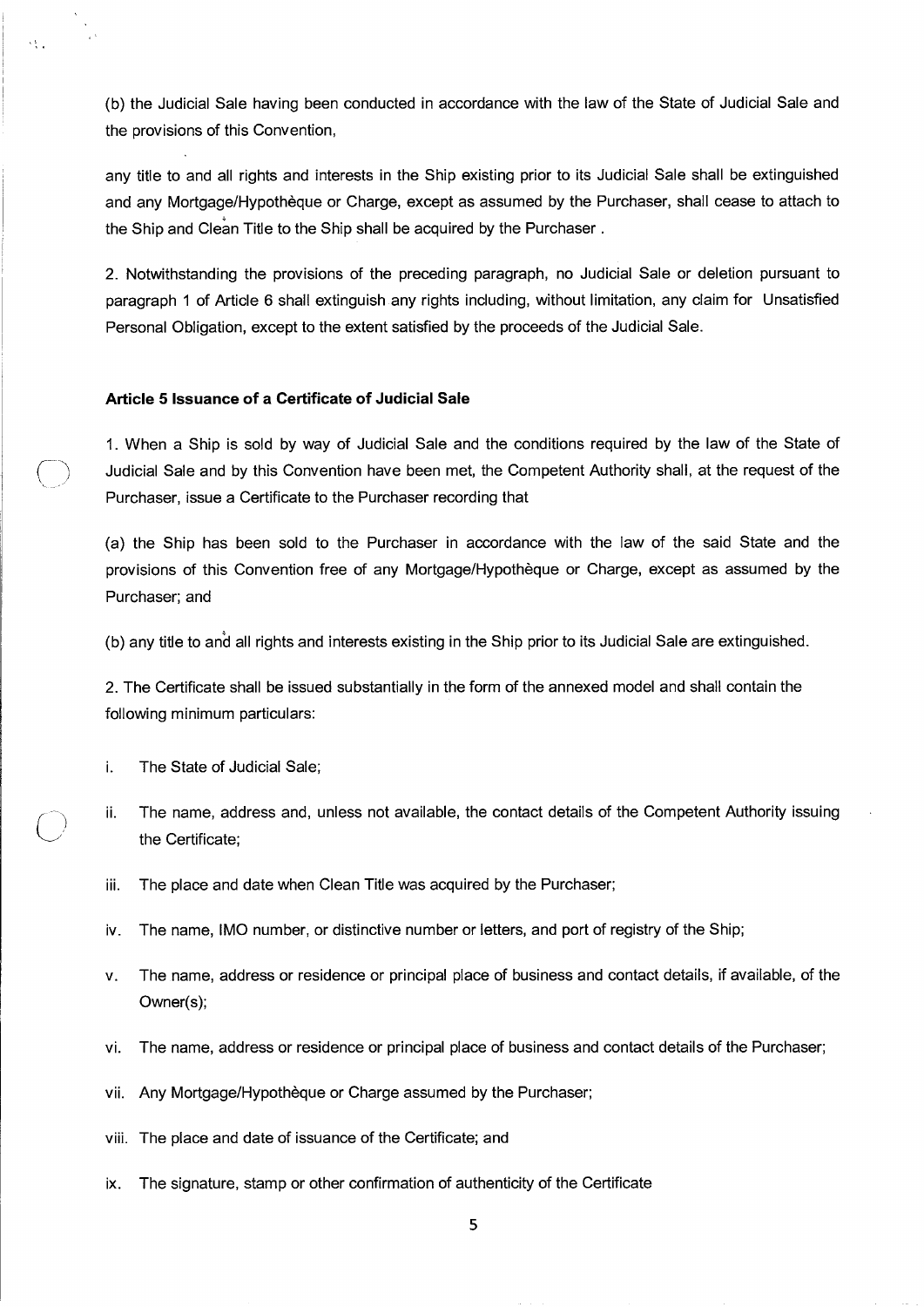## Article 6 Deregistration and Registration of the Ship

1. Upon production by a Purchaser or Subsequent Purchaser of a Certificate issued in accordance with Article 5, the Registrar of the Ship's registry where the Ship was registered prior to its Judicial Sale shall delete any registered Mortgage/Hypotheque or Registered Charge, except as assumed by the Purchaser, and either register the Ship in the name of the Purchaser or Subsequent Purchaser, or delete the Ship from the register and issue a certificate of deregistration for the purpose of new registration, as the Purchaser may direct.

2. If the Ship was flying the flag of a State of Bareboat Charter Registration at the time of the Judicial Sale, upon production by a Purchaser or Subsequent Purchaser of a Certificate issued in accordance with Article 5, the Registrar of the Ship's registry in such State shall delete the Ship from the register and issue a certificate to the effect that the permission for the Ship to register in and fly temporarily the flag of the State has been withdrawn.

3. If the Certificate referred to in Article 5 is not issued in an official language of the State in which the abovementioned register is located, the Registrar may request the Purchaser or Subsequent Purchaser to submit a duly certified translation of the Certificate into such language.

4. The Registrar may also request the Purchaser or Subsequent Purchaser to submit a duly certified copy of the said Certificate for its records.

#### Article 7 Recognition of Judicial Sale

a

1. Subject to the provisions of Article 8, the Court of a State Party shall, on the application of a Purchaser or Subsequent Purchaser, recognize a Judicial Sale conducted in any other state for which a Certificate has been issued in accordance with Article 5, as having the effect:

(a) that Clean Title has been acquired by the Purchaser and any title to and all the rights and interests in the Ship existing prior to its Judicial Sale have been extinguished; and

(b) that the Ship has been sold free of any Mortgage/Hypotheque or Charge, except as assumed by the Purchaser.

2. Where a Ship which was sold by way of a Judicial Sale is sought to be arrested or is arrested by order of a Court in a State Party for a claim that had arisen prior to the Judicial Sale, the Court shall dismiss, set aside or reject the application for arrest or release the Ship from arrest upon production by the Purchaser or Subsequent Purchaser of a Certificate issued in accordance with Article 5, unless the arresting party is an Interested Person and furnishes proof evidencing existence of any of the circumstances provided for in Article 8.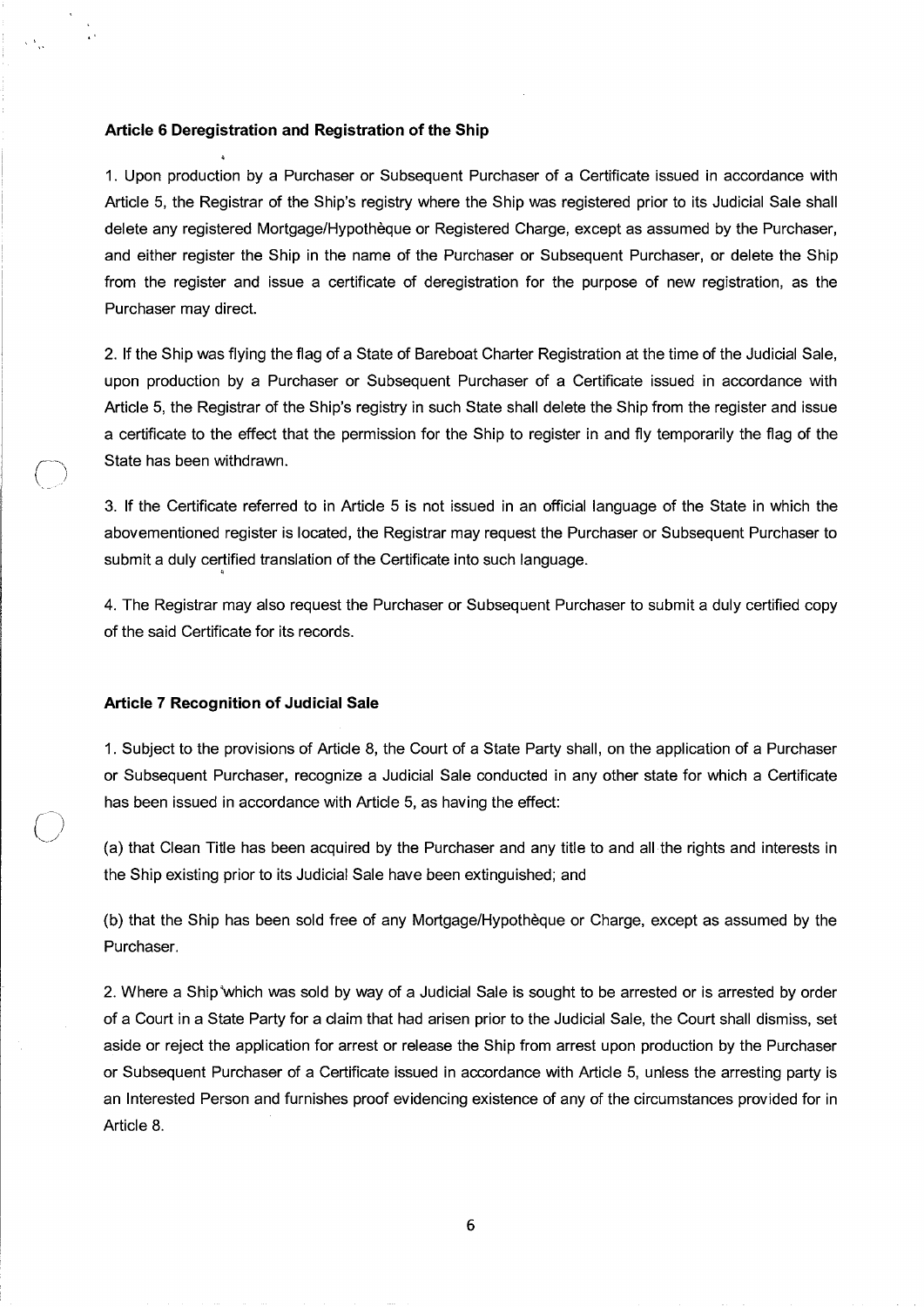3. Where a Ship'is sold by way of Judicial Sale in a state, any legal proceeding challenging the Judicial Sale shall be brought only before a competent Court of the State of Judicial Sale and no Court other than a competent Court of the State of Judicial Sale shall have jurisdiction to entertain any action challenging the Judicial Sale.

4. No Person other than an Interested Person shall be entitled to take any action challenging a Judicial Sale before a competent Court of the State of Judicial Sale, and no such competent Court shall exercise its jurisdiction over any claim challenging a Judicial Sale unless it is made by an Interested Person. No remedies shall be exercised either against the Ship the subject of the Judicial Sale or against any bona fide Purchaser or Subsequent Purchaser of that Ship.

5. In the absence of proof that a circumstance referred to in Article 8 exists, a Certificate issued in accordance with Article 5 shall constitute conclusive evidence that the Judicial Sale has taken place and has the effect provided for in Article 4, but shall not be conclusive evidence in any proceeding to establish the rights of any Person in any other respect.

# Article 8 Circumstances in which Recognition may be Suspended or Refused

Recognition of a Judicial Sale may be suspended or refused only in the circumstances provided for in the following paragraphs:

1. Recognition of a Judicial Sale may be refused by a Court of a State Party, at the request of an Interested Person if that Interested Person furnishes to the Court proof that at the time of the Judicial Sale, the Ship was not physically within the jurisdiction of the State of Judicial Sale.

2. Recognition of a Judicial Sale may be

a) suspended by a Court of a State Party, at the request of an Interested Person, if that Interested Person furnishes to the Court proof that a legal proceeding pursuant to paragraph 3 of Article 7 has been commenced on notice to the Purchaser or Subsequent Purchaser and that the competent Court of the State of Judicial Sale has suspended the effect of the Judicial Sale; or

b) refused by a Court of a State Party, at the request of an Interested Person, if that Interested Person furnishes to the Court proof that the competent Court of the State of Judicial Sale in a judgment or similar judicial document no longer subject to appeal has subsequently nullified the Judicial Sale and its effects, either after suspension or without suspension of the legal effect of the Judicial Sale.

3. Recognition of a Judicial Sale may also be refused if the Court in a State Party in which Recognition is sought finds that Recognition of the Judicial Sale would be manifestly contrary to the public policy of that State Party.

# Article 9 Reservation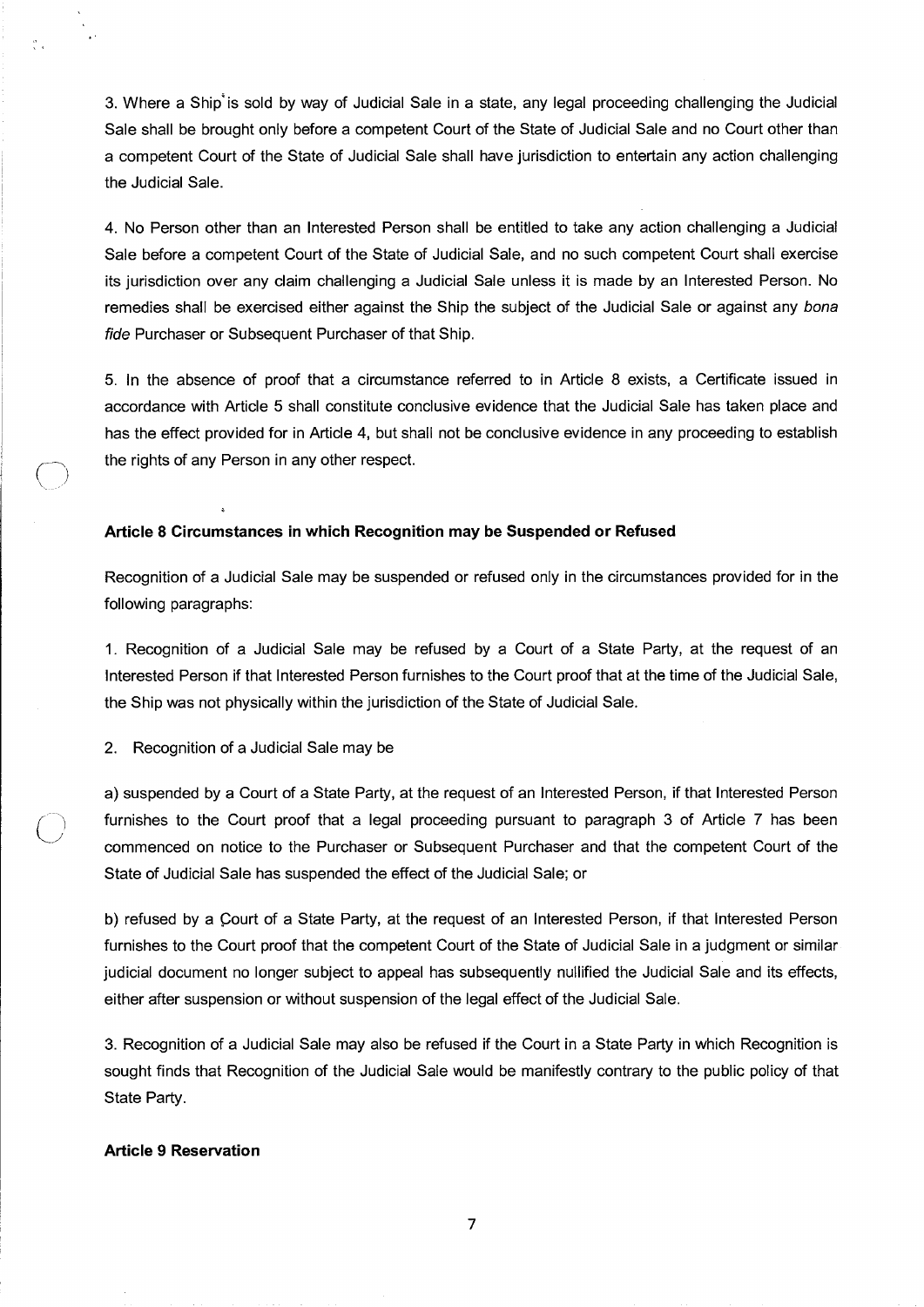State parties may by reservation restrict application of this Convention to recognition of Judicial Sales conducted in State Parties.

# Article 10 Relations with other International Instruments

 $\sim 10$ 

Nothing in this Convention shall derogate from any other basis for the Recognition of Judicial Sales under any other bilateral or multilateral Convention, Instrument or agreement or principle of comity.

[Final clauses in respect of signature, ratification, acceptance, approval, accession, denunciation, coming into force, language, amendment etc. shall be drafted later and separately]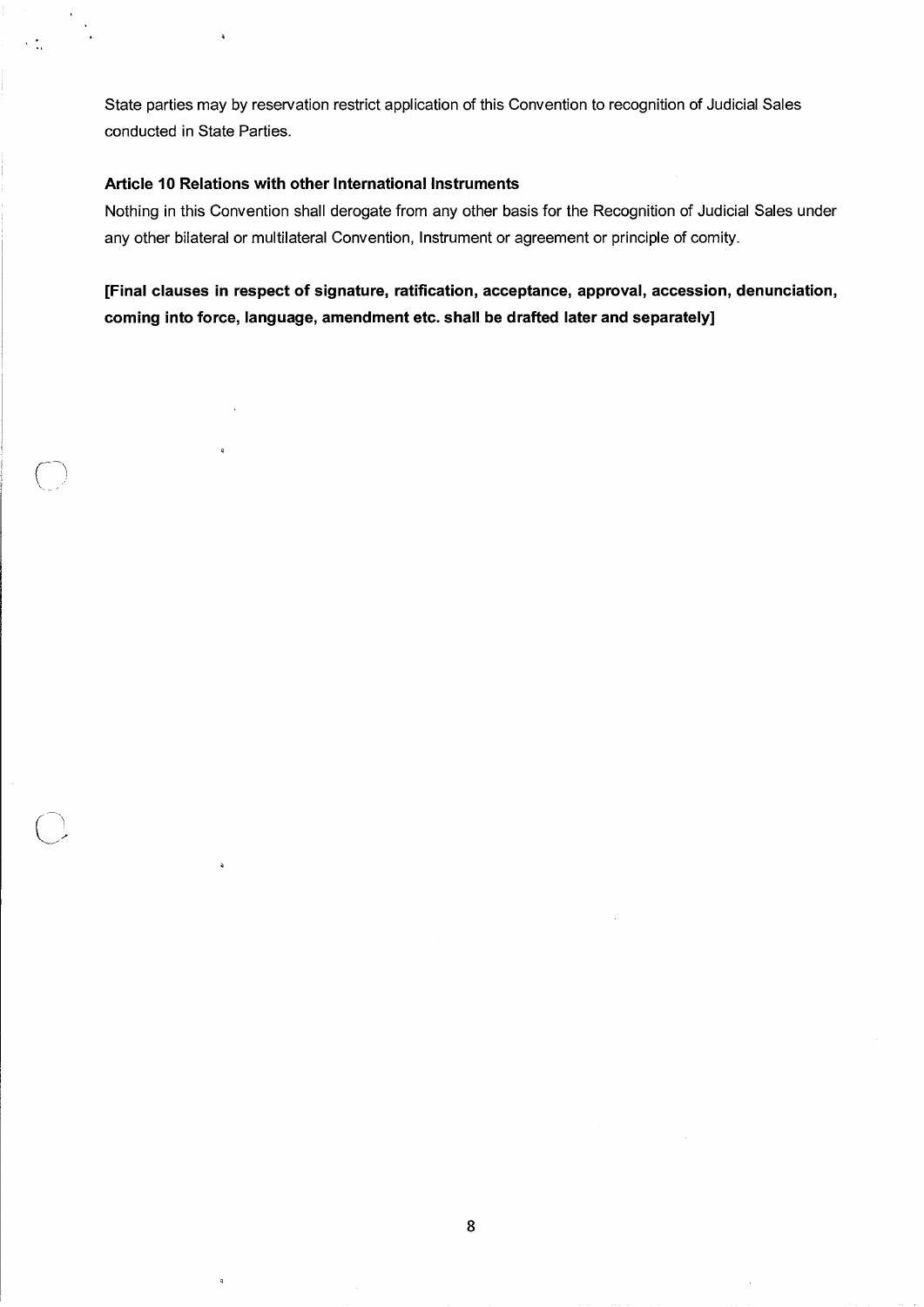ANNEX

 $\sum_{\substack{\mathbf{q} \in \mathbb{R}^d \\ \mathbf{q} \in \mathbb{R}^d}} \mathbb{E}_{\mathbf{q} \in \mathbb{R}^d} \mathbb{E}_{\mathbf{q} \in \mathbb{R}^d}$ 

# **Certificate**

Issued in accordance with the provisions of Article 5 of the International Convention on Foreign Judicial Sales of Ships and their Recognition

This is to certify that the Ship described below has been sold by way of Judicial Sale and all conditions required by the law of the State of Judicial Sale and by the International Convention on Foreign Judicial Sales of Ships and their Recognition (the "Convention") have been met, and that Clean Title as defined by the Convention has been transferred to the named Purchaser and any title to and all rights and interests in the Ship existing prior to the Judicial Sale are extinguished and any Mortgage or Charge, except as assumed by the Purchaser, shall cease to attach to the Ship.

| 1. |                                                        |
|----|--------------------------------------------------------|
| 2. | <b>Competent Authority issuing this Certificate</b>    |
|    |                                                        |
|    |                                                        |
|    |                                                        |
|    |                                                        |
| 3. | Ship                                                   |
|    |                                                        |
|    | 3.2 IMO number or Distinctive number or letters<br>.   |
|    |                                                        |
|    |                                                        |
| 4. | Owner(s)                                               |
|    |                                                        |
|    |                                                        |
|    |                                                        |
| 5. | Purchaser                                              |
|    |                                                        |
|    |                                                        |
|    |                                                        |
|    | 6. Holder of the Assumed Mortgage/Hypothèque or Charge |
|    |                                                        |
|    |                                                        |
|    |                                                        |
|    |                                                        |